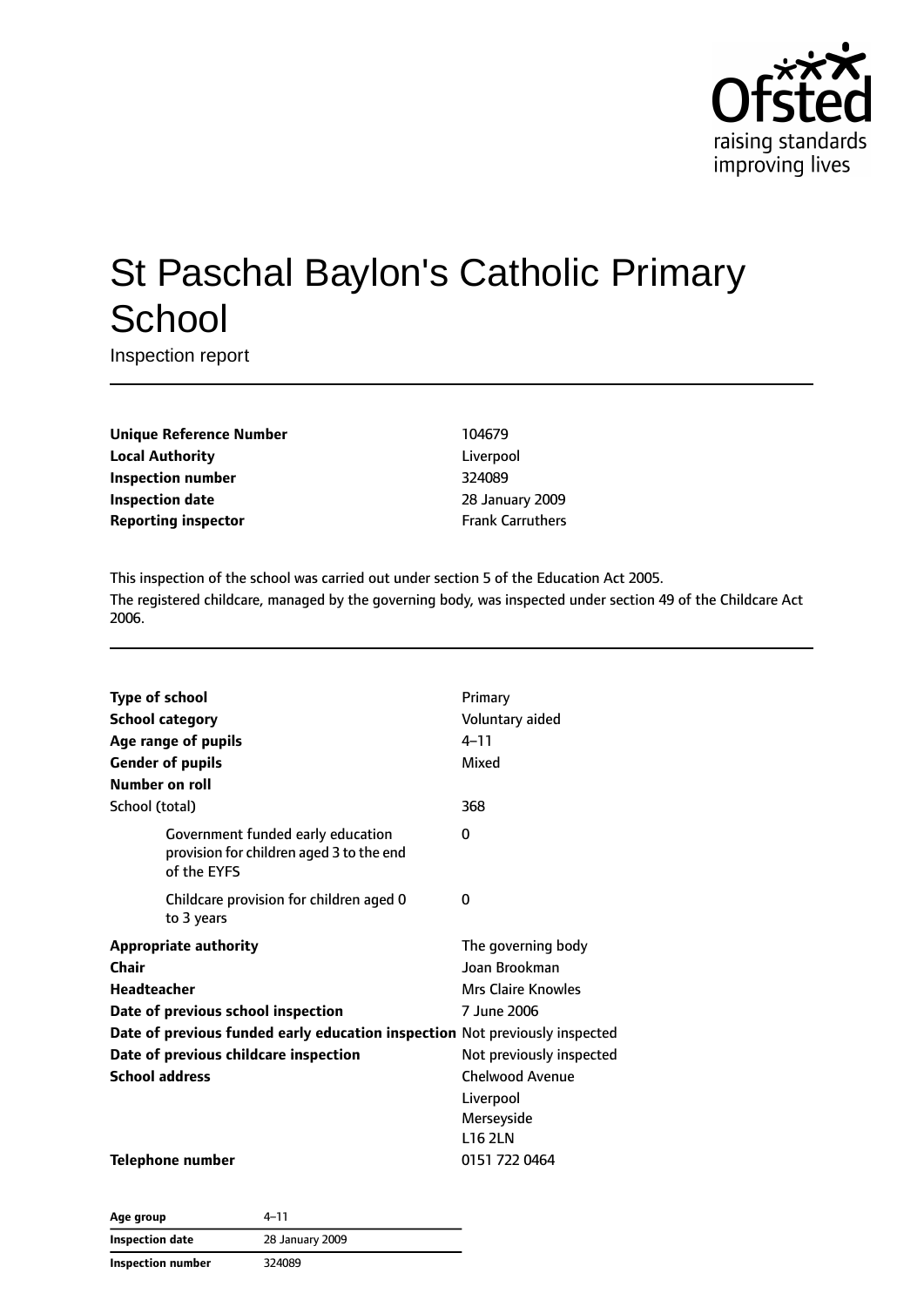**Fax number** 0151 722 1712

| Age group         | 4–11            |
|-------------------|-----------------|
| Inspection date   | 28 January 2009 |
| Inspection number | 324089          |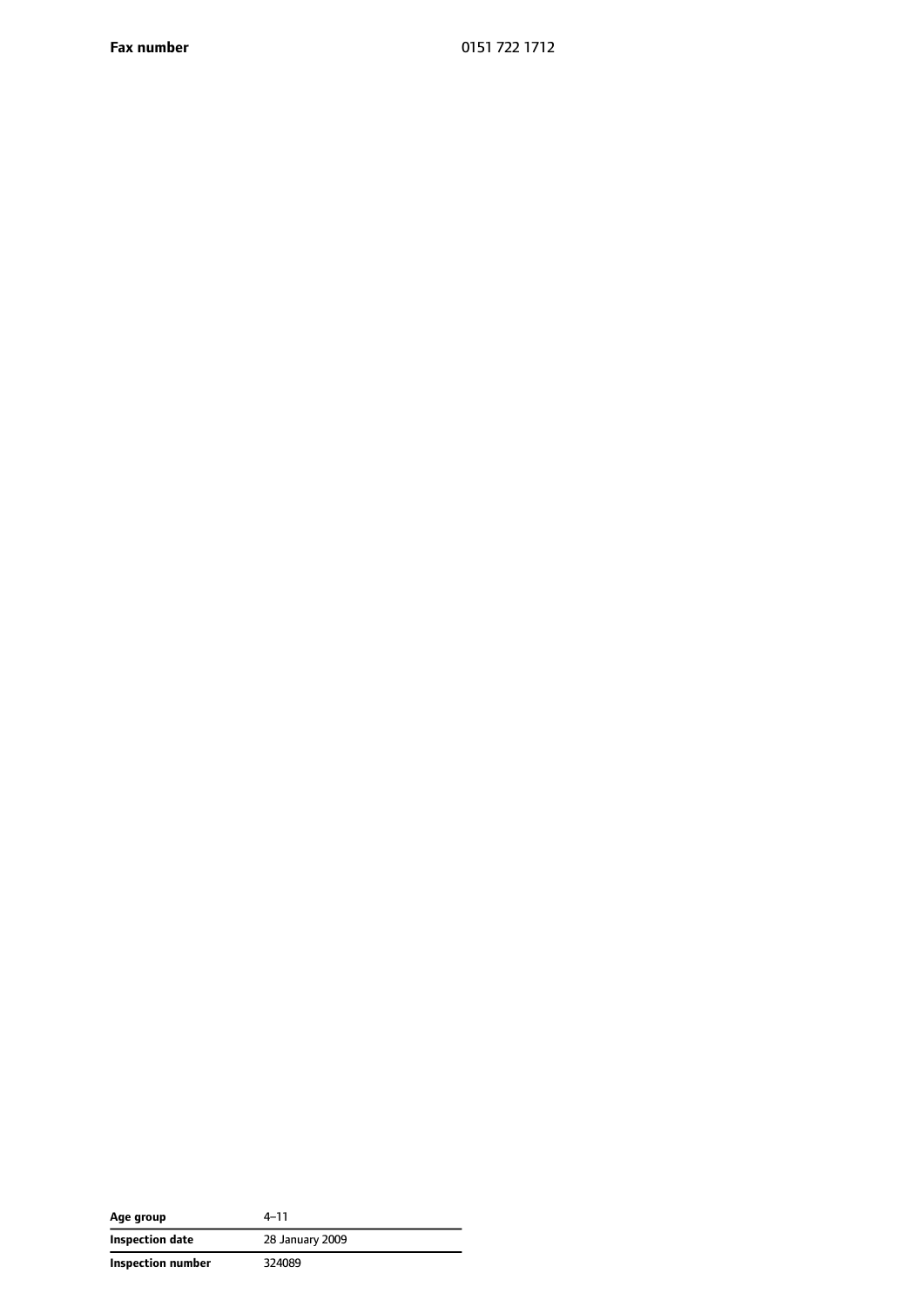.

#### Website: www.ofsted.gov.uk

This document may be reproduced in whole or in part for non-commercial educational purposes, provided that the information quoted is reproduced without adaptation and the source and date of publication are stated.

Further copies of this report are obtainable from the school. Under the Education Act 2005, the school must provide a copy of this report free of charge to certain categories of people. A charge not exceeding the full cost of reproduction may be made for any other copies supplied.

<sup>©</sup> Crown copyright 2009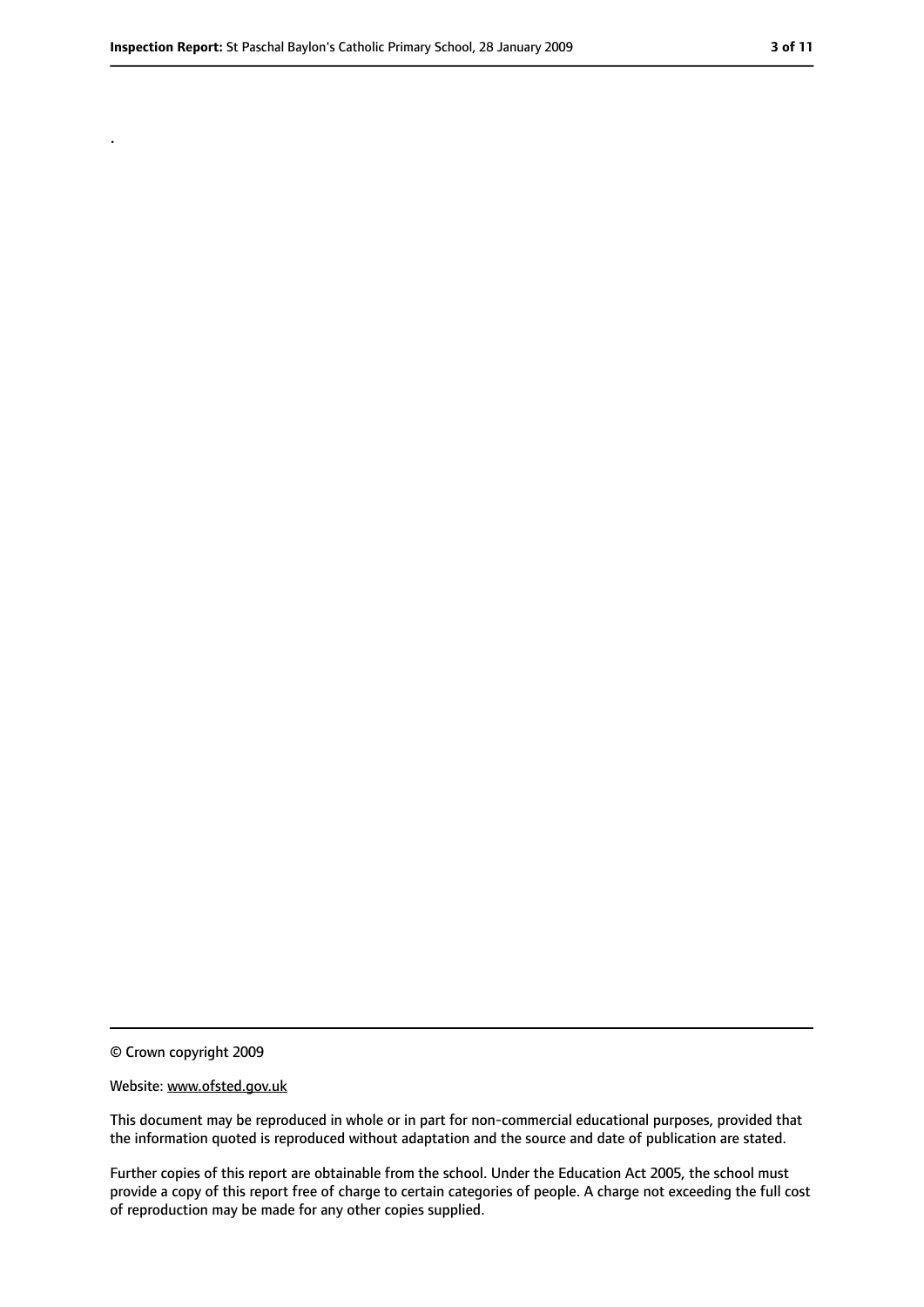### **Introduction**

The inspection was carried out by two Additional Inspectors.

The inspectors evaluated the overall effectiveness of the school and investigated the following issues: the effectiveness of the Early Years Foundation Stage, the progress of pupils in Years 1 to 6 and the impact the leadership team is having on the quality of the school's provision. Evidence was collected from the observation of lessons, scrutiny of pupils' work and records of their progress, and examination of other documentation including completed parents' questionnaires. Discussions were held with pupils, staff and representatives of the governing body. Other aspects of the school's work were not investigated in as much detail, but the inspectors found no evidence to suggest that the school's assessments, as given in its self-evaluation, were not justified, and these have been included where appropriate in the report.

#### **Description of the school**

This is a larger than average-sized primary school. The proportion of pupils eligible for free school meals is about half the national average. Almost all pupils are of White British origin and none is learning English as an additional language. The proportion of pupils with learning difficulties and/or disabilities is below average. The Early Years Foundation Stage consists of two Reception classes. The school has gained several national awards, including the Healthy Schools Award, the Inclusion Charter Mark and the Activemark. The headteacher has been in post for 18 months.

There is an independently managed day nursery and after-school club on the school site that was inspected separately and will receive a separately written report.

#### **Key for inspection grades**

| Grade 1 | Outstanding  |
|---------|--------------|
| Grade 2 | Good         |
| Grade 3 | Satisfactory |
| Grade 4 | Inadequate   |
|         |              |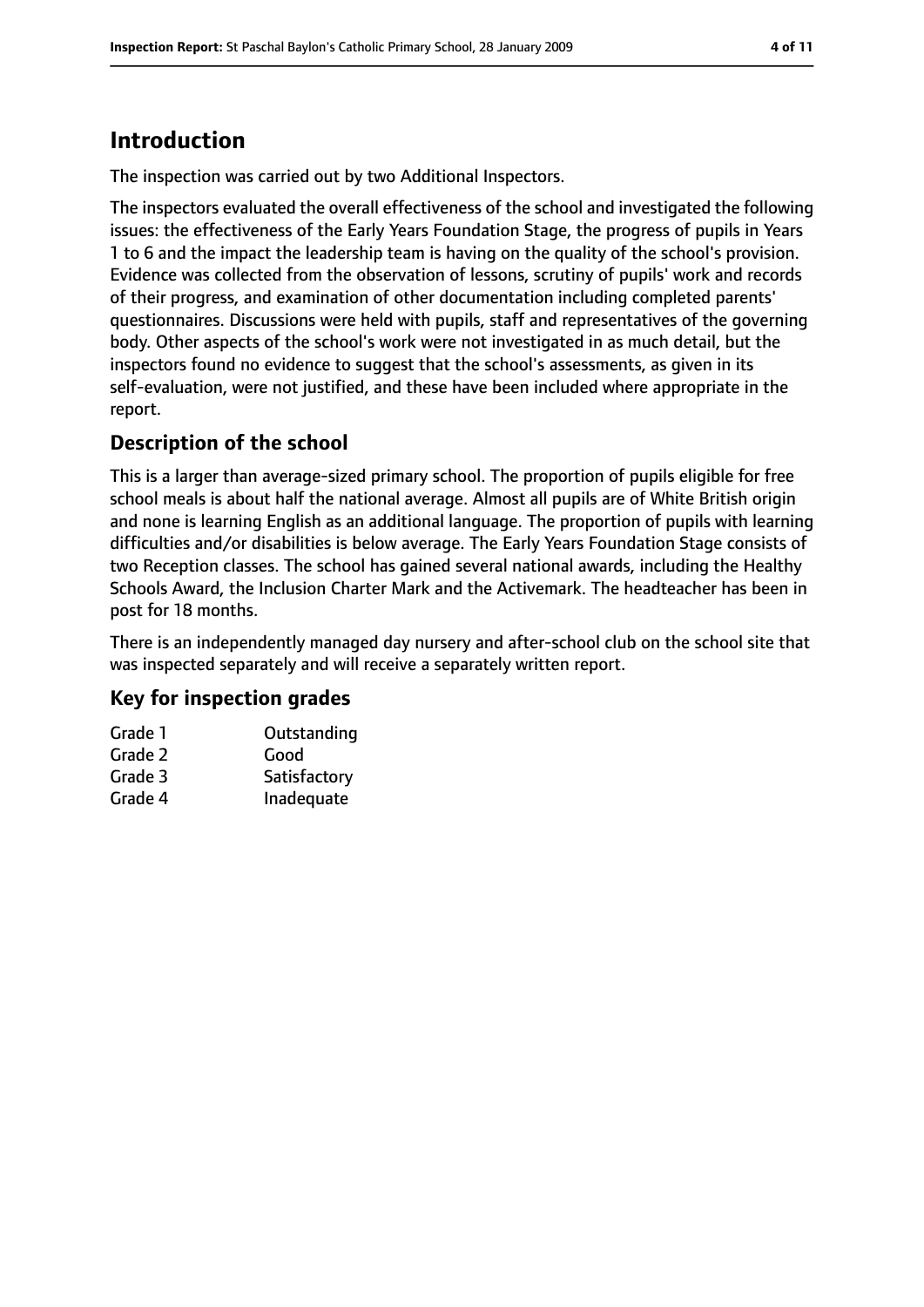### **Overall effectiveness of the school**

#### **Grade: 2**

The school provides a good education for its pupils and has some outstanding features. These are: the pupils' personal development and well-being; the curriculum; the care, guidance and support for pupils; and partnerships with other schools and agencies. Leadership by the headteacher, ably supported by the senior leadership team of three assistant headteachers, is good. There is a very clear focus on promoting the spiritual, moral, social and cultural development of pupils, and encouraging each individual pupil to achieve well. The school has good capacity to improve and provides good value for money.

Achievement is good. Pupils begin Year 1 with skills typically expected of children at this age, thanks to the good progress they have made in the Early Years Foundation Stage. All pupils, including those with learning difficulties and/or disabilities, achieve well in each year group. By the end of both Year 2 and Year 6 standards in reading, writing, mathematics and science are above average and this is evident in the current classes too. However, not enough Year 6 pupils reached Level 5 in English and mathematics in 2008; in the current Year 6, recent assessments show the proportion is broadly average. Developments in tracking the progress of individual pupils, introduced last year by senior leaders, are helping staff to identify those more able pupils capable of achieving higher standards. Staff use the information to set these pupils ambitious targets but the impact of these measures is yet to be fully realised in terms of the levels of their work.

Good, and at times outstanding, teaching across Key Stages 1 and 2 accounts for pupils' good progress. In many lessons staff use lively and interesting resources to motivate pupils. For example, in a Year 6 lesson the teacher in the role of captain of a pirate ship stimulated pupils' creative thinking so that they wrote with verve and imagination. Year 3 pupils enjoyed asking pertinent questions of two pupils taking the parts of King Henry VIII and Catherine of Aragon in a history lesson. Relationships between staff and pupils are very harmonious and teachers use resources such as interactive whiteboards very imaginatively and effectively in lessons, often creating their own presentations. An outstanding example was a Year 5 lesson in which the teacher used pupils' interest in football to teach sequencing of numbers. Practical experiences are at the heart of the teaching. This was evident in both key stages in science lessons on materials and on magnetism, in which pupils were investigating and exploring for themselves.

Pupils' personal development, including their spiritual, moral, social and cultural development, is outstanding. Pupils behave exceptionally well, take a full part in lessons and make an excellent contribution to the life of the school in the care they show other pupils and the roles they take on, such as school councillors, advocates and buddies. Pupils have an excellent awareness of how diet can help promote a healthy life and they take part in a wide range of physical activities to help them keep fit. Their awareness of personal safety develops exceptionally well and they gain skills of commitment and teamwork for later life. Levels of attendance are above the national average and pupils have outstanding attitudes to school and learning. Parents responding to the inspectors' questionnaire frequently commented on these qualities, for instance: 'Both my children love coming to school. They can't wait for the weekend to be over!'

The school's care, guidance and support of pupils are outstanding. Current requirements to ensure the health, safety and protection of pupils as well as the safe recruitment of staff are met. Staff know their pupils exceptionally well and their well-being is of paramount importance.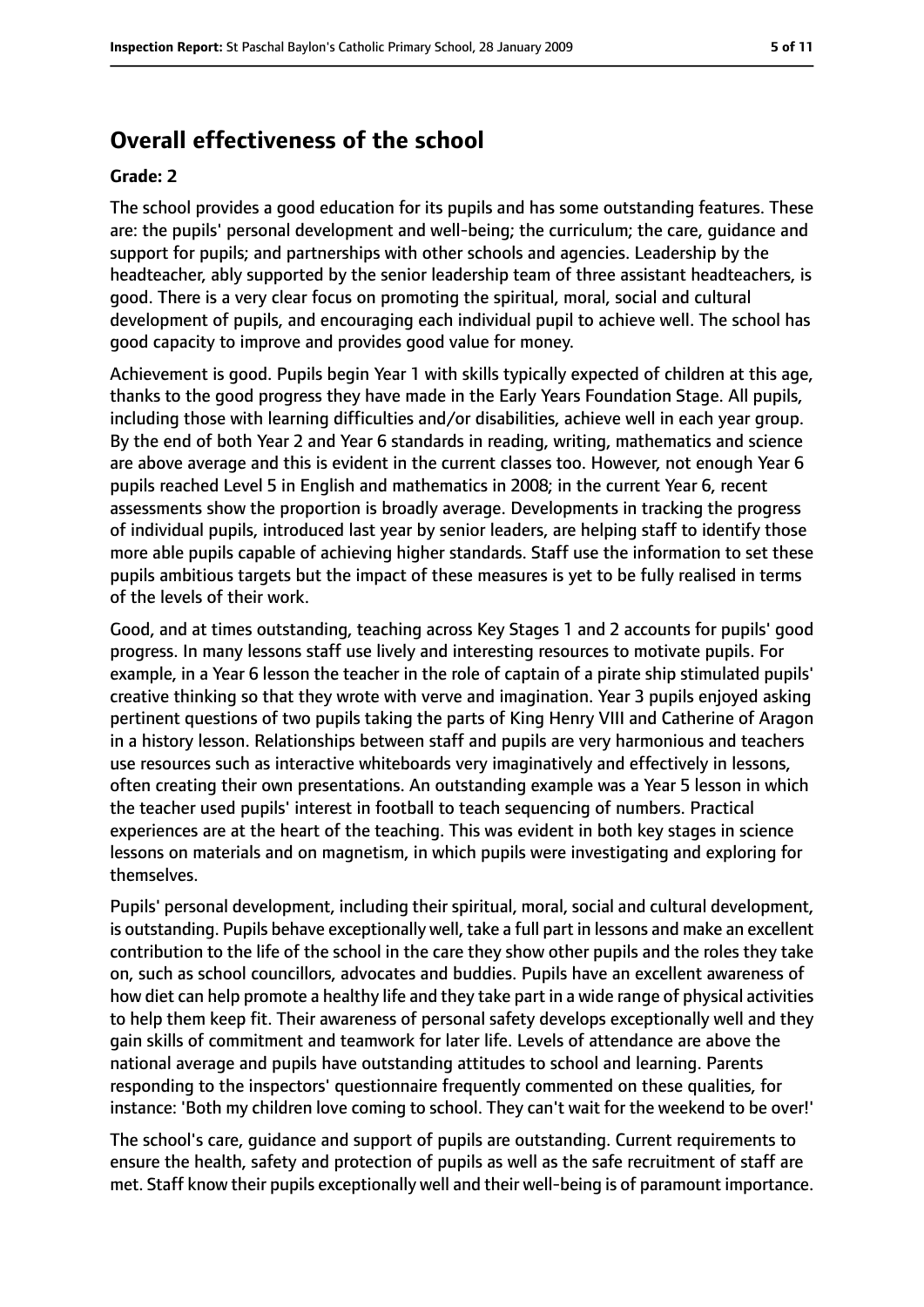Partnerships with other primary schools, secondary schools and agencies are excellent so that pupils take maximum benefit from specialists, for example in subjects such as science and mathematics as well as for their personal development. Pupils have a good understanding of their learning targets and are becoming increasingly aware of what constitutes high standards in English and mathematics and what they need to do to achieve them. This is due to the school's effective marking system, which consists of two comments on: what has been achieved and what to do next.

The curriculum is outstanding. The emphasis given to teaching literacy and numeracy is excellent and there is a rich variety of creative and physical activities for pupils to experience, which cover a healthy and fit lifestyle exceptionally well. Visitors to school, visits out of school, special themed weeks, for example one on anti-bullying, which was featured on national television, and residential trips all add to the quality of the curriculum. Pupils learn Spanish and also have an exciting opportunity to ski in Italy.

Leadership, management and governance of the school are good. The headteacher has raised the awareness of all staff and governors to the effective use of data about the school. They now understand better not only how the school is performing but how individual pupils are progressing. The move towards personalised learning is well underway and all staff feel part of the vision the senior staff have for the school. Self-evaluation and forward planning are good. Governors make a very good contribution to the work of the school and staff teamwork is a strong feature.

The school is increasingly a focus for the local community, through its Early Years Foundation Stage provision, before- and after-school clubs and partnerships in the parish. It responds to the needs of parents by, for example, consulting them through a forum on school developments and through the fundraising parent-teacher association. Links further afield, such as projects with schools in Ireland and Goa, mean the school makes a good contribution to community cohesion. The school promotes equality of opportunity well, evident in the importance of the individual and underlined in comments by parents such as, 'Children at the school are treated as special individuals and valued in every way.'

#### **Effectiveness of the Early Years Foundation Stage**

#### **Grade: 2**

Provision in the Early Years Foundation Stage is good. Children enter the Reception year with skills that are broadly typical for their age. They achieve well and by the time they transfer to Year 1 the great majority are securely at the nationally expected standards in all areas of learning. The welfare of children is promoted extremely well. Classrooms are safe, happy and secure learning areas. Key workers are pivotal in forging trusting relationships with children. They take time to get to know each child and, as a result, children trust them and settle to new routines quickly. The school works very well with parents and keeps them well informed about their children's learning through the home–school diaries. A close check is kept on how well children are doing and this contributes well to a broad picture of children's development and achievement. Children's behaviour is very good. They play and cooperate very well together and are enthusiastic about learning. The curriculum is good overall. Early reading, writing and numeracy skills are given high priority and are taught very effectively. Despite limitations of space inside, a good range of activities is planned, either led by an adult or activities that children can choose for themselves. In small-group activities or whole-class situations learning is good. However, sometimes staff do not always grasp the learning opportunities during activities that children choose themselves, and so progress slows. Staff work hard to make the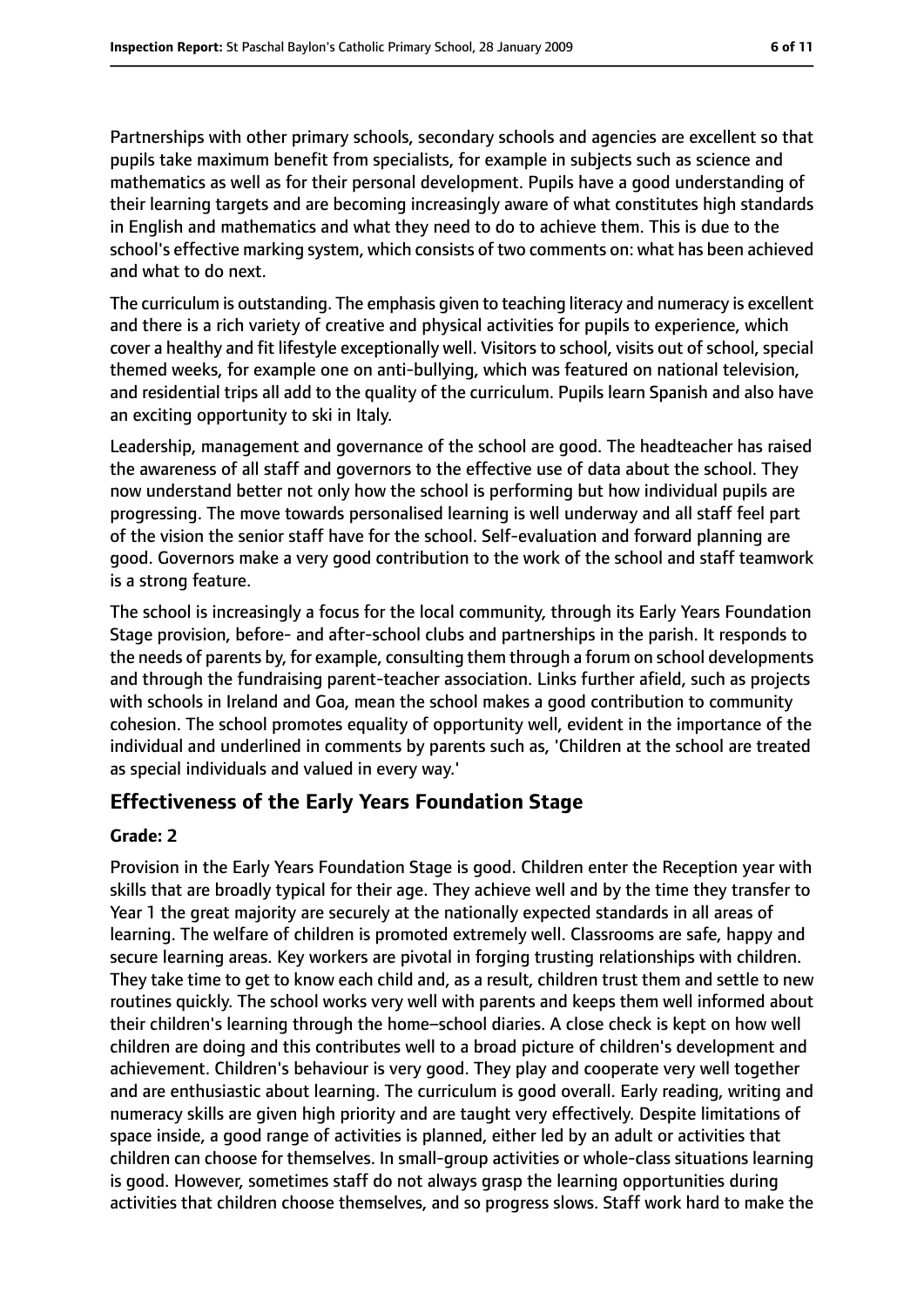best use of the limited outdoor area, but its position restricts the opportunities children have to extend their skills outside and holds back their independence. The school has very clear plans to address this and building work was about to start at the time of the inspection. The leadership and management of the Early Years Foundation Stage is good. Leaders have an accurate view of where development needs lie and clear plans to develop the phase further. Staff work well together as a team.

#### **What the school should do to improve further**

- Increase the proportion of more able pupils in Year 6 achieving Level 5 in English and mathematics.
- In the Reception year, improve the quality of teaching and children's learning during activities the children choose for themselves.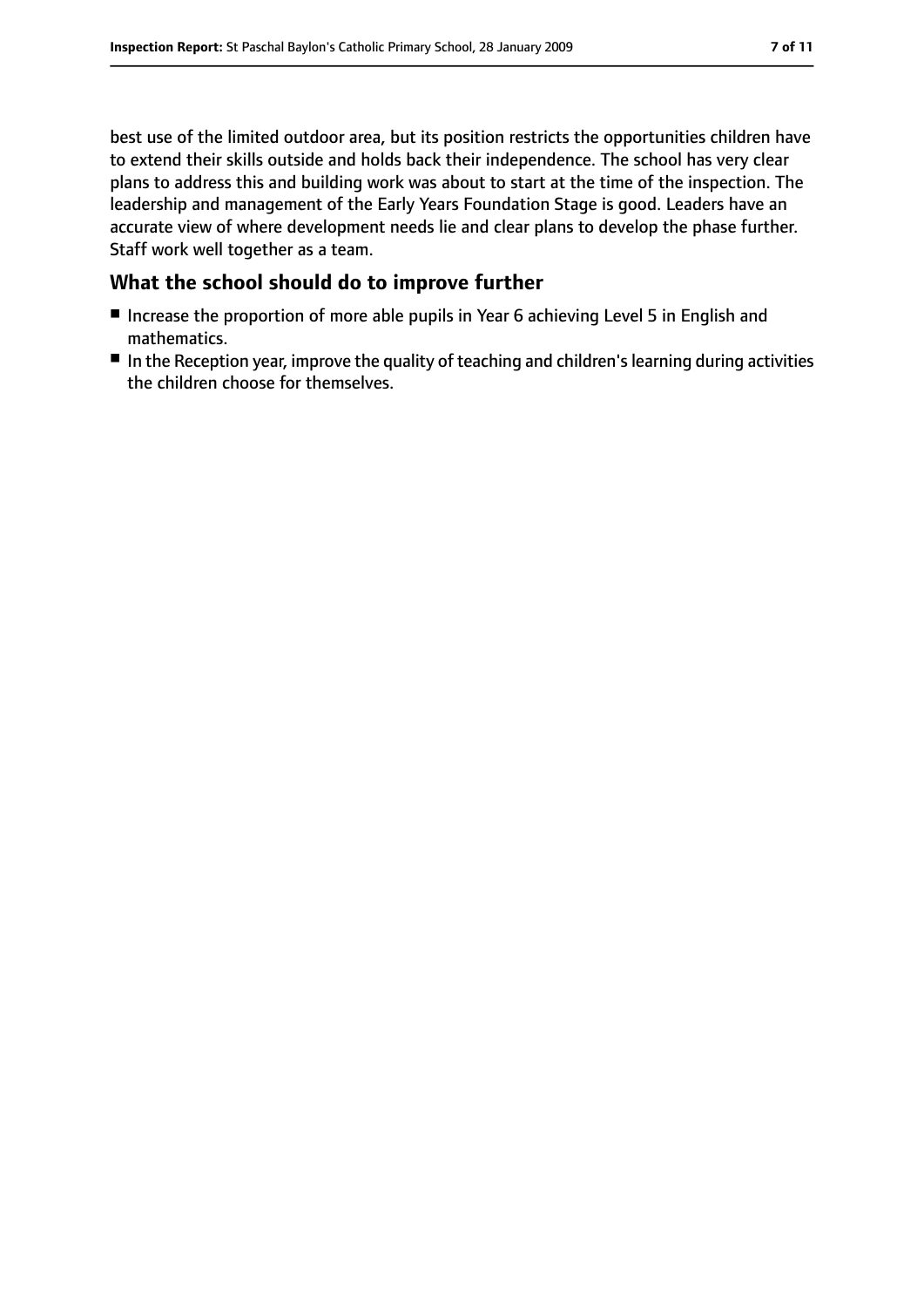**Any complaints about the inspection or the report should be made following the procedures set out in the guidance 'Complaints about school inspection', which is available from Ofsted's website: www.ofsted.gov.uk.**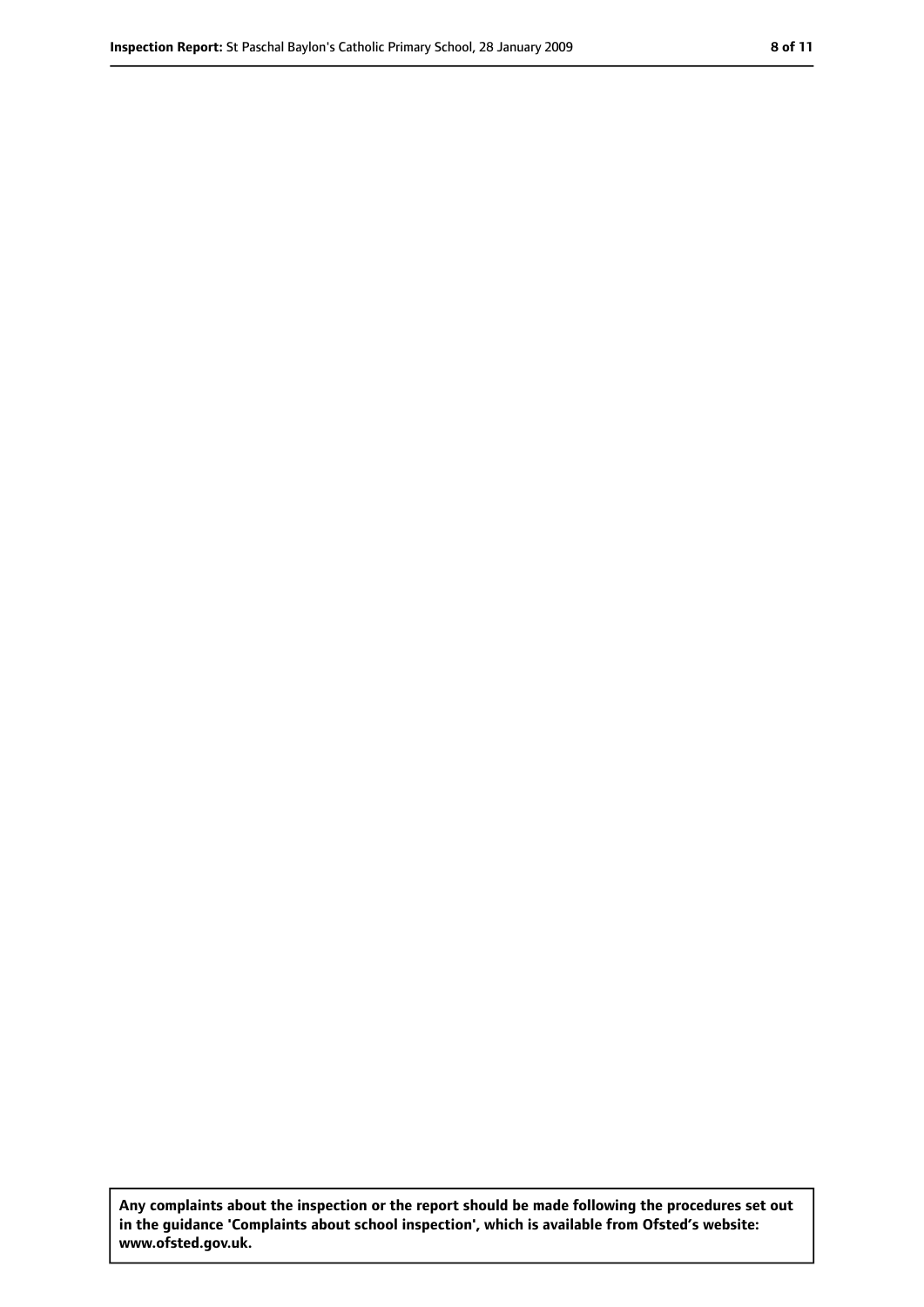## **Inspection judgements**

| Key to judgements: grade 1 is outstanding, grade 2 good, grade 3 satisfactory, and | <b>School</b> |
|------------------------------------------------------------------------------------|---------------|
| arade 4 inadequate                                                                 | Overall       |

#### **Overall effectiveness**

| How effective, efficient and inclusive is the provision of<br>education, integrated care and any extended services in meeting the<br>needs of learners? |     |
|---------------------------------------------------------------------------------------------------------------------------------------------------------|-----|
| Effective steps have been taken to promote improvement since the last<br>inspection                                                                     | Yes |
| How well does the school work in partnership with others to promote learners'<br>well being?                                                            |     |
| The capacity to make any necessary improvements                                                                                                         |     |

### **Effectiveness of the Early Years Foundation Stage**

| How effective is the provision in meeting the needs of children in the<br><b>EYFS?</b>       |  |
|----------------------------------------------------------------------------------------------|--|
| How well do children in the EYFS achieve?                                                    |  |
| How good are the overall personal development and well-being of the children<br>in the EYFS? |  |
| How effectively are children in the EYFS helped to learn and develop?                        |  |
| How effectively is the welfare of children in the EYFS promoted?                             |  |
| How effectively is provision in the EYFS led and managed?                                    |  |

#### **Achievement and standards**

| How well do learners achieve?                                                                               |  |
|-------------------------------------------------------------------------------------------------------------|--|
| The standards <sup>1</sup> reached by learners                                                              |  |
| How well learners make progress, taking account of any significant variations<br>between groups of learners |  |
| How well learners with learning difficulties and/or disabilities make progress                              |  |

#### **Annex A**

<sup>&</sup>lt;sup>1</sup>Grade 1 - Exceptionally and consistently high; Grade 2 - Generally above average with none significantly below average; Grade 3 - Broadly average to below average; Grade 4 - Exceptionally low.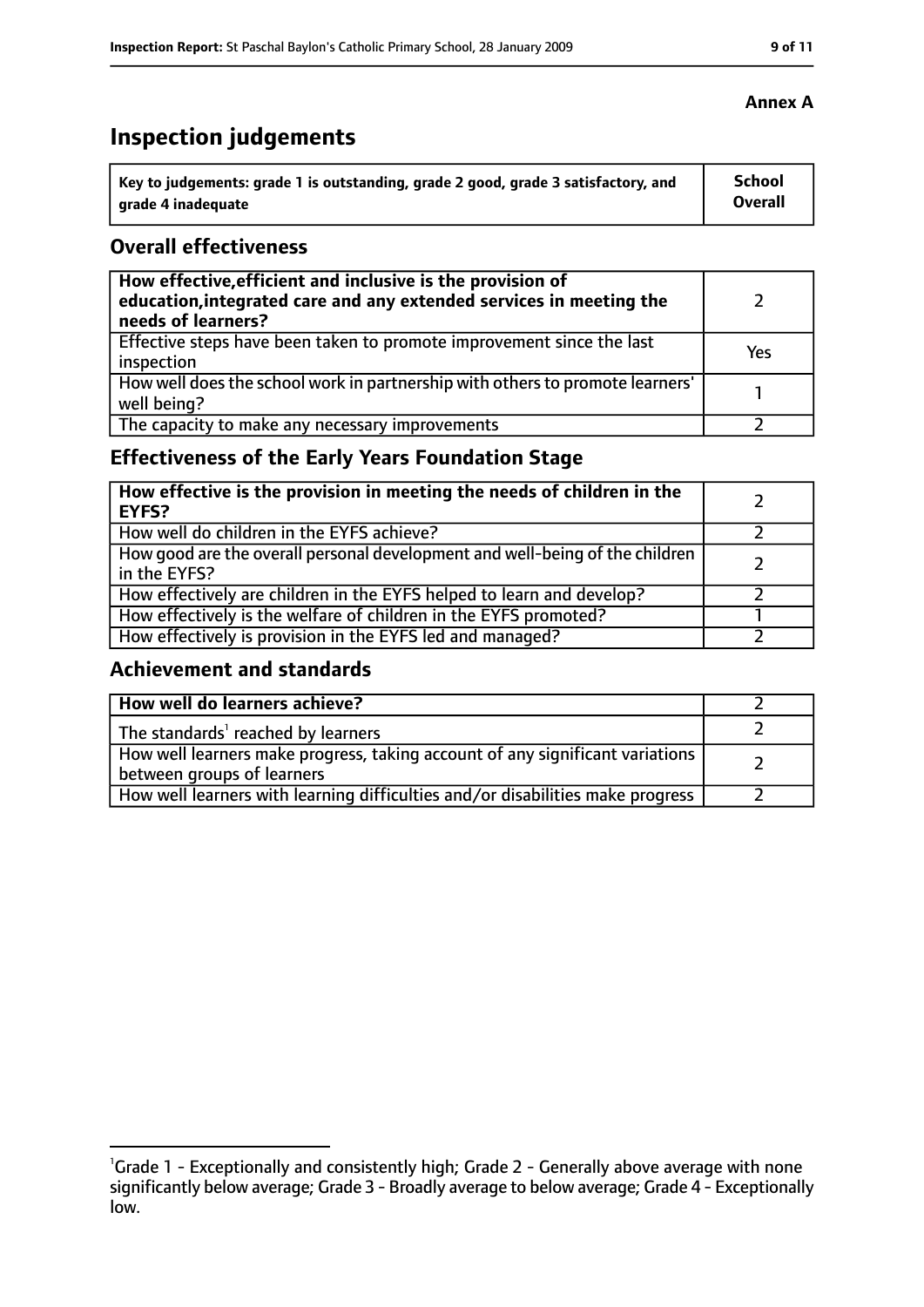### **Personal development and well-being**

| How good are the overall personal development and well-being of the<br>learners?                                 |  |
|------------------------------------------------------------------------------------------------------------------|--|
| The extent of learners' spiritual, moral, social and cultural development                                        |  |
| The extent to which learners adopt healthy lifestyles                                                            |  |
| The extent to which learners adopt safe practices                                                                |  |
| The extent to which learners enjoy their education                                                               |  |
| The attendance of learners                                                                                       |  |
| The behaviour of learners                                                                                        |  |
| The extent to which learners make a positive contribution to the community                                       |  |
| How well learners develop workplace and other skills that will contribute to<br>their future economic well-being |  |

## **The quality of provision**

| How effective are teaching and learning in meeting the full range of<br>learners' needs?              |  |
|-------------------------------------------------------------------------------------------------------|--|
| How well do the curriculum and other activities meet the range of needs and<br>interests of learners? |  |
| How well are learners cared for, quided and supported?                                                |  |

### **Leadership and management**

| How effective are leadership and management in raising achievement<br>and supporting all learners?                                              |     |
|-------------------------------------------------------------------------------------------------------------------------------------------------|-----|
| How effectively leaders and managers at all levels set clear direction leading<br>to improvement and promote high quality of care and education |     |
| How effectively leaders and managers use challenging targets to raise standards                                                                 |     |
| The effectiveness of the school's self-evaluation                                                                                               |     |
| How well equality of opportunity is promoted and discrimination eliminated                                                                      |     |
| How well does the school contribute to community cohesion?                                                                                      |     |
| How effectively and efficiently resources, including staff, are deployed to<br>achieve value for money                                          |     |
| The extent to which governors and other supervisory boards discharge their<br>responsibilities                                                  |     |
| Do procedures for safequarding learners meet current government<br>requirements?                                                                | Yes |
| Does this school require special measures?                                                                                                      | No  |
| Does this school require a notice to improve?                                                                                                   | No  |